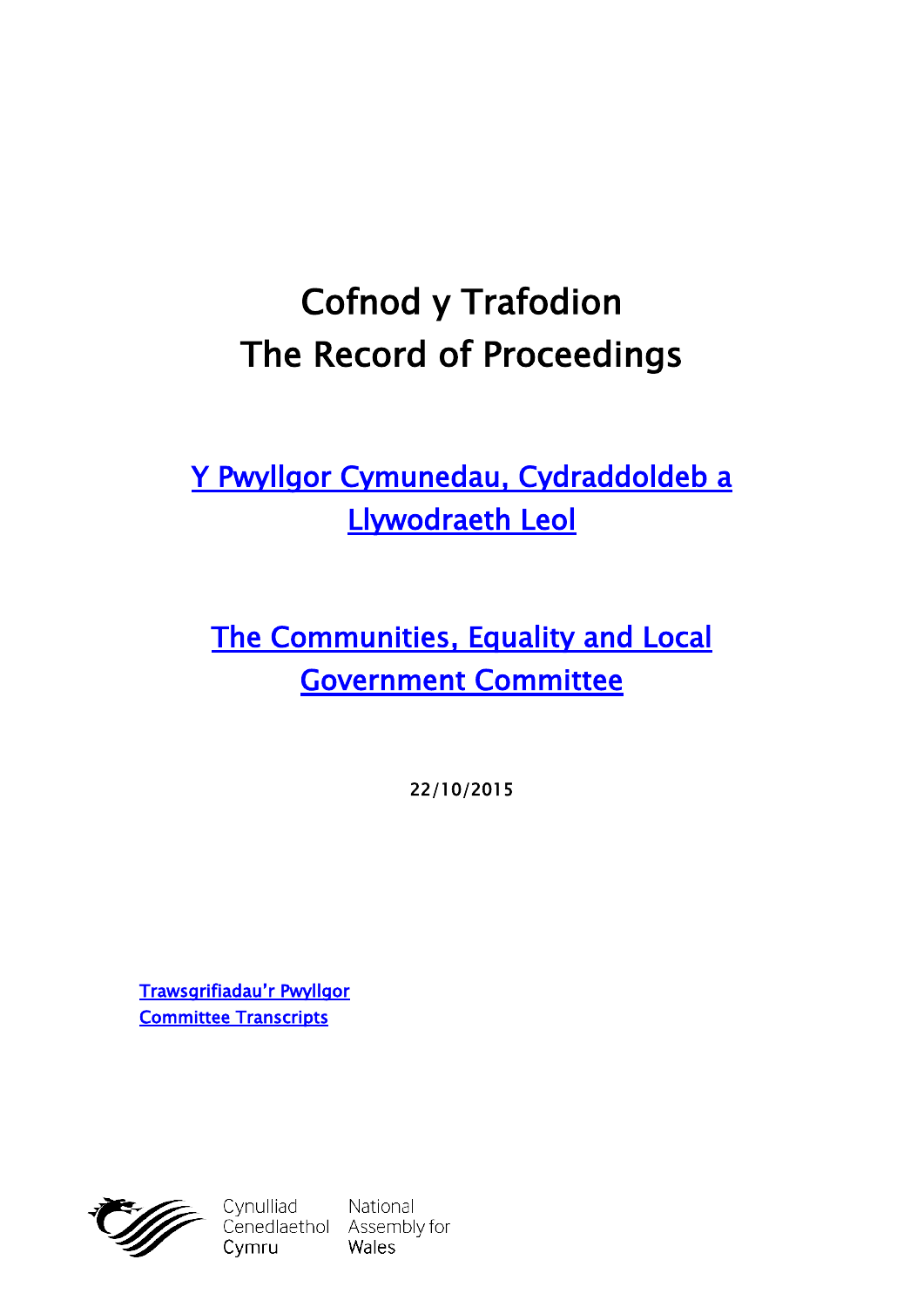#### **Cynnwys Contents**

- [3](#page-2-0) Cyflwyniad, [Ymddiheuriadau,](#page-2-0) Dirprwyon a Datganiadau o Fuddiant [Introductions,](#page-2-0) Apologies, Substitutions and Declarations of Interest
- [4](#page-3-0) [Papurau](#page-3-0) i'w Nodi [Papers](#page-3-0) to Note
- [4](#page-3-1) Cynnig o dan Reol Sefydlog 17.42 i [Benderfynu](#page-3-1) Gwahardd y Cyhoedd o Weddill y [Cyfarfod](#page-3-1) Motion Under [Standing](#page-3-1) Order 17.42 to Resolve to Exclude the Public from the [Remainder](#page-3-1) of the Meeting

Cofnodir y trafodion yn yr iaith y llefarwyd hwy ynddi yn y pwyllgor. Yn ogystal, cynhwysir trawsgrifiad o'r cyfieithu ar y pryd.

The proceedings are reported in the language in which they were spoken in the committee. In addition, a transcription of the simultaneous interpretation is included.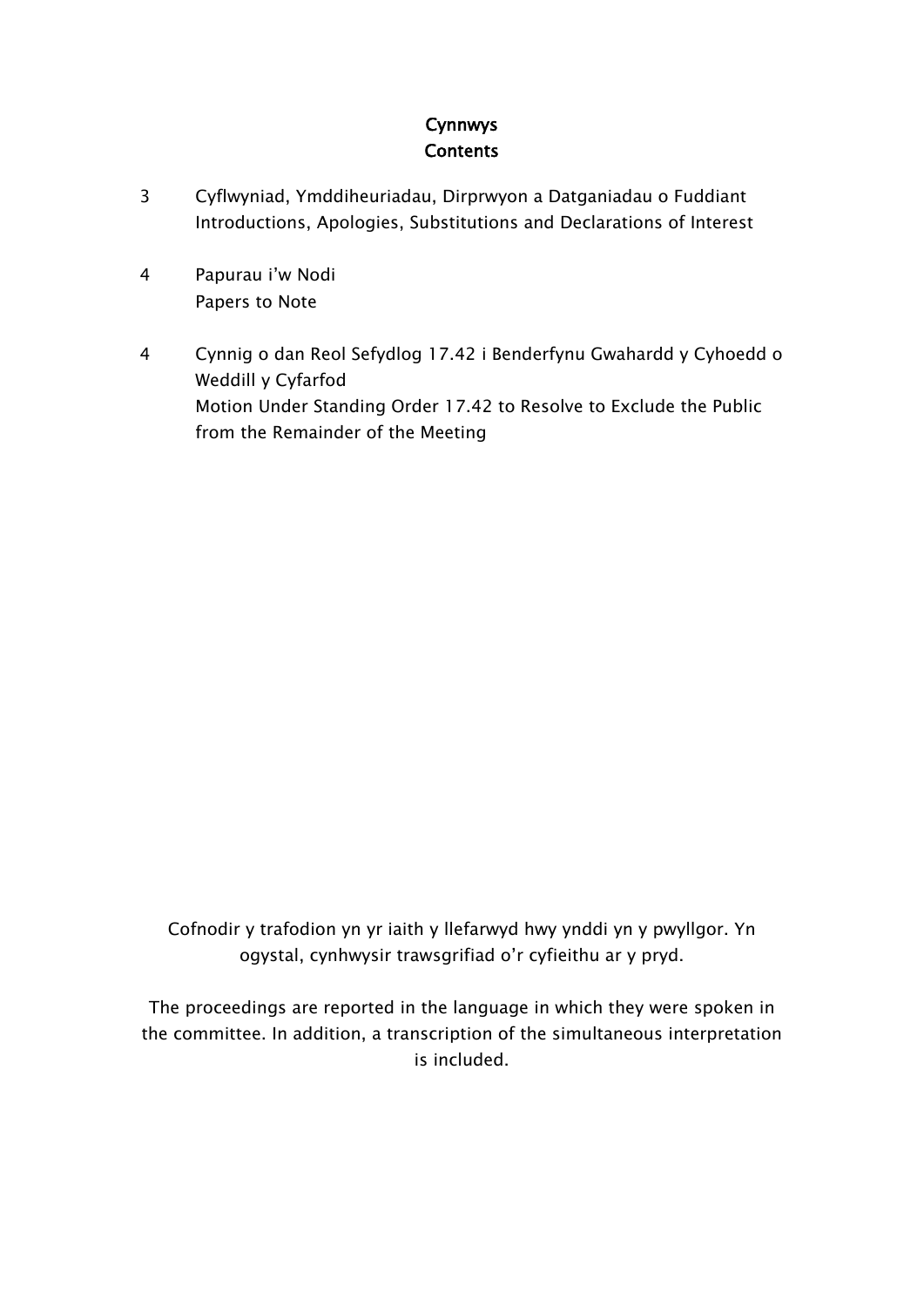#### **Aelodau'r pwyllgor yn bresennol Committee members in attendance**

| Democratiaid Rhyddfrydol Cymru |
|--------------------------------|
| Welsh Liberal Democrats        |
| Llafur (Cadeirydd y Pwyllgor)  |
| Labour (Committee Chair)       |
| Llafur                         |
| Labour                         |
| <b>Plaid Cymru</b>             |
| The Party of Wales             |
| Ceidwadwyr Cymreig             |
| <b>Welsh Conservatives</b>     |
| Llafur                         |
| Labour                         |
| Llafur                         |
| Labour                         |
| Plaid Cymru                    |
| The Party of Wales             |
|                                |

#### **Swyddogion Cynulliad Cenedlaethol Cymru yn bresennol National Assembly for Wales officials in attendance**

| Sarah Beasley | Clerc                   |
|---------------|-------------------------|
|               | Clerk.                  |
| Rhys lorwerth | Y Gwasanaeth Ymchwil    |
|               | <b>Research Service</b> |
| Sarah Sargent | Dirprwy Glerc           |
|               | Deputy Clerk            |

*Dechreuodd y cyfarfod am 09:03. The meeting began at 09:03.*

## <span id="page-2-0"></span>**Cyflwyniad, Ymddiheuriadau, Dirprwyon a Datganiadau o Fuddiant Introductions, Apologies, Substitutions and Declarations of Interest**

[1] **Christine Chapman:** Good morning, everyone, and welcome to the Communities, Equality and Local Government Committee. We've had apologies today from Gwenda Thomas, and there aren't any substitutes.